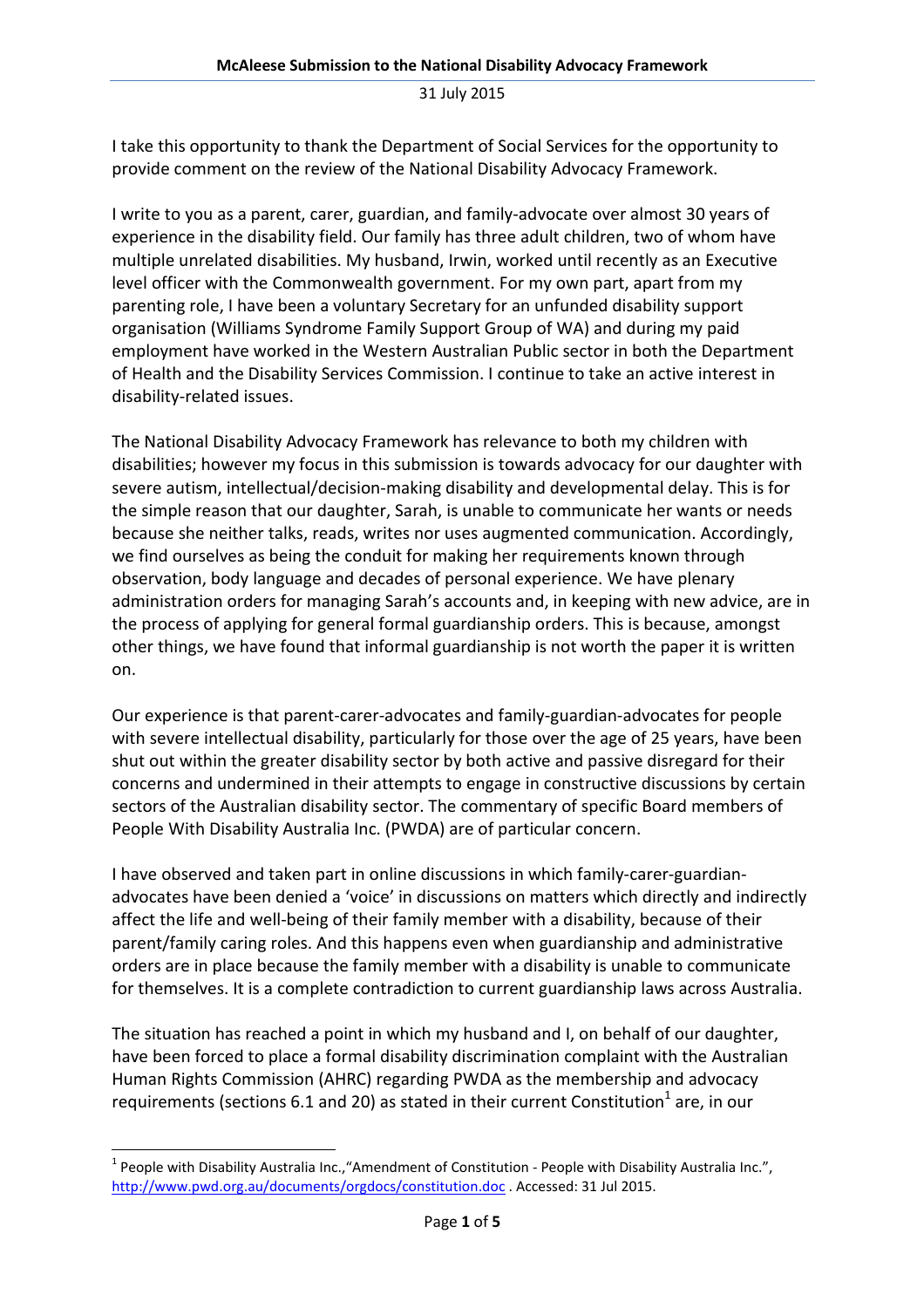opinion, discriminatory towards persons with a disability who cannot write or communicate for themselves.

In the case of Women With Disability Australia (WWDA) the organisation's current Constitution<sup>2</sup> also states that membership requirements also required a written application (section 3.1.a). However, as noted in Section 4, membership rights are not transferrable which effectively denies membership to any woman with a disability who is unable to write for herself and denies that person the communication alternative of an advocate. Once again, given their own Constitution makes a mockery of the statement "Women With Disabilities Australia (WWDA) is the peak organisation for women with all types of disabilities in Australia"<sup>3</sup>.

For people with severe intellectual/decision-making disability like my daughter, this effectively denies her representation and us as her parent-advocates, are unable to represent her interests accordingly. In my opinion, this is disability discrimination on both a direct and indirect level against both the person with person with a disability as well as us as her family-carer-guardian-advocates. Given that Sarah and many others with similar level of disability are probably the single biggest recipient cohort of the NDIS, this is a ridiculous state of affairs.

I find it astounding that at least two of the new National Cross Disability Alliance funded peaks have membership rules which affectively deny people with severe intellectual/disability decision making disabilities access to their services. Even more, that Department of Social Services have been happy to fund these organisations without checking that they were capable of engaging with such a broad-ranging representational base as what they purported to do in their initial funding tenders.

In a number of these public conversations through social media, it has been urged that family-advocates find an agency to represent 'their' (the parent's interests) such as Carer's Australia. This is despite being referred to Guardianship documentation and the legal notion that in such cases as our daughter, we have been speaking for her. The simple notion of family-advocates as defined by the United Nations Convention of the Rights of Person's with a Disability section x seems beyond their grasp. That is that:

"…the family is the natural and fundamental group unit of society and is entitled to protection by society and the State, and that persons with disabilities and their family members should receive the necessary protection and assistance to enable families to contribute towards the full and equal enjoyment of the rights of persons with disabilities..."<sup>4</sup>

I would draw your attention to commentary provided by the Endeavour Foundation's submission on ideological confrontations between current advocacy organisations and

 $\overline{\phantom{0}}$ 

 $^2$  Women With Disability Australia , "Women With Disability Australia Constitution", Available: http://wwda.org.au/about/const/ , Accessed: 31 July 2015.

 $3$  Women With Disability Australia, "Women With Disability Australia About Us", Available: http://wwda.org.au/about/, Accessed: 31 July 2015.

 $<sup>4</sup>$  United Nations, "Convention on the Rights of Persons with Disabilities", Preamble section x. Available:</sup> http://www.un.org/disabilities/convention/conventionfull.shtml, Accessed: 30 July 2015.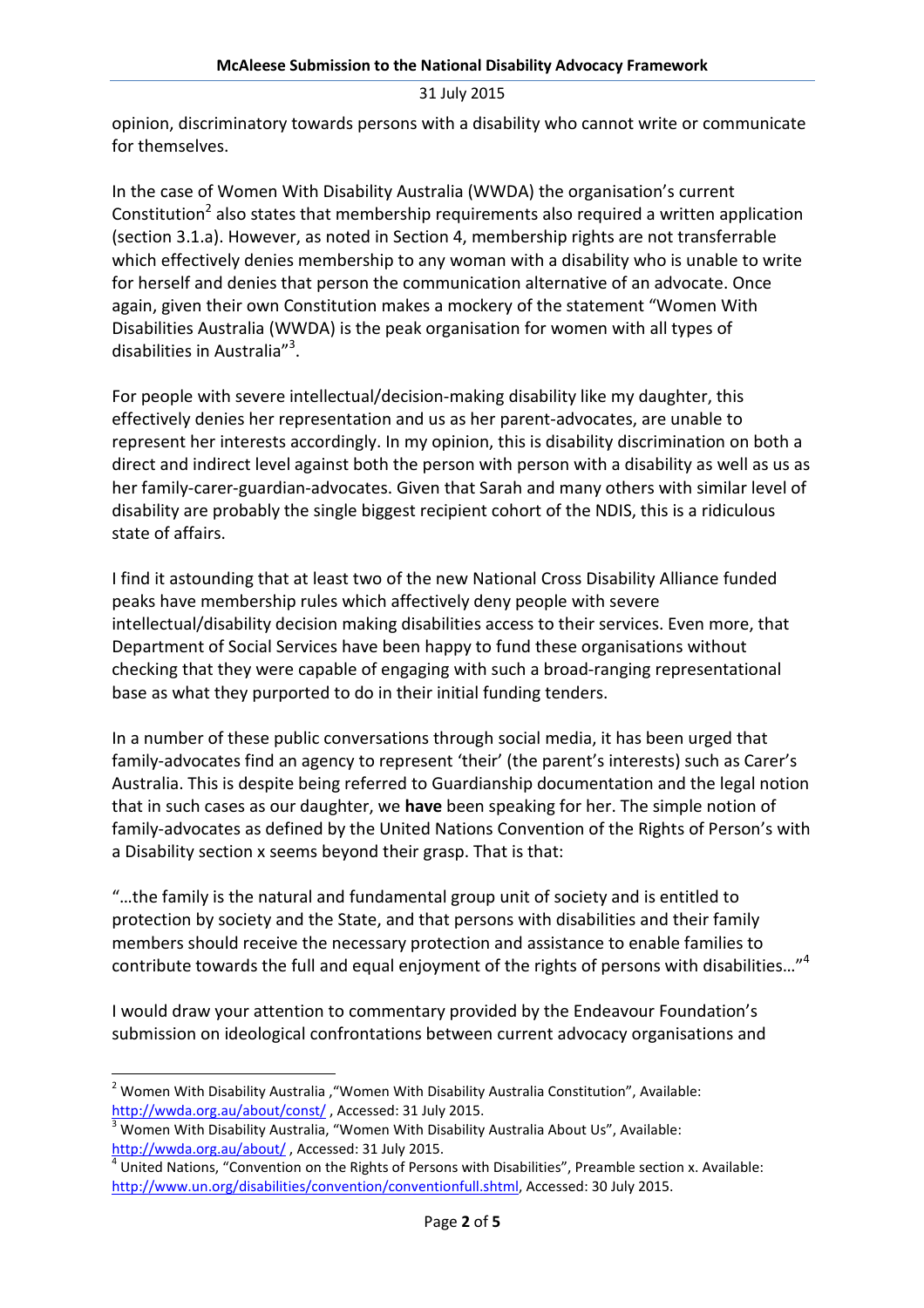lived-experience representation by parent-advocates for people with significant sensory, intellectual, developmental and decision-making disabilities. Our own experiences are further supported by the Endeavour Foundations statements on these matters, as well a number of other personal submissions to the NDAF review.

Further to the commentary regarding representation of the family-carer by Carers Australia, my personal experience across the past 20+ years as a family-advocate is that Carers Australia is an advocacy organisation and service provider more concerned with aged-care related disability rather than disability-related care which starts in childhood or youth. And that the correlation between the funding that they receive for providing HACC services can be seen as a strong connection to their advocacy methodology and its actions. To my mind, there is also a question on the potential for conflict of interest when you consider Carers Australia's status as an independent advocacy group and their actions a service provider within the same executive body.

I believe that it is time for a government funded systemic advocacy group which recognises the importance to family supports to people with severe intellectual/decisionmaking/developmental delay etc. One that is willing to talk and work with people with disability towards a common goal of supporting people with disability to achieve their needs, wants and lifestyle choices according to their particular, individual wishes. And that this should be done without encouraging further disparity within the sector. The formation of an organisation which will represent family-carer-guardian-advocates as valued supporters for those people with disabilities who are literally unable to communicate for themselves.

I find it disconcerting that there is no currently group that specifically addresses this issue. It is worth noting that the applications for the tender for the Cross Disability Alliance suggest that National Ethnic Disability Alliance tender is the outstanding document with at least 22 references to supporting carers and families as well as the individual with a disability. Unfortunately though, our family and many others with English as our primary language, fall outside the scope of their member base. And yet for many with English as our primary language, we share the same premise that family is usually the primary method of support for people with complex disabilities and form the essential link towards greater cultural and community supports.

In the case of people with significant intellectual disability, the family is still the mainstay contact point for providing accommodation, unpaid supports, administration and coordination of services and social networks for their family members. State and Commonwealth funded disability programs, Centrelink, health services and the guardianship and administration systems are still currently hinged on the family-guardian-advocate's unpaid labour and resource provision. Until such time as our family members with disability are fully supported to live as accepted, independent, integrated and respected persons within the Australian community and separate from the family home it is the family-careradvocates which underpin the whole system. Parent-carer-guardian-advocates should be provided with funding for a representative body and consulted when issues that affect our family members and our own lives are concerned.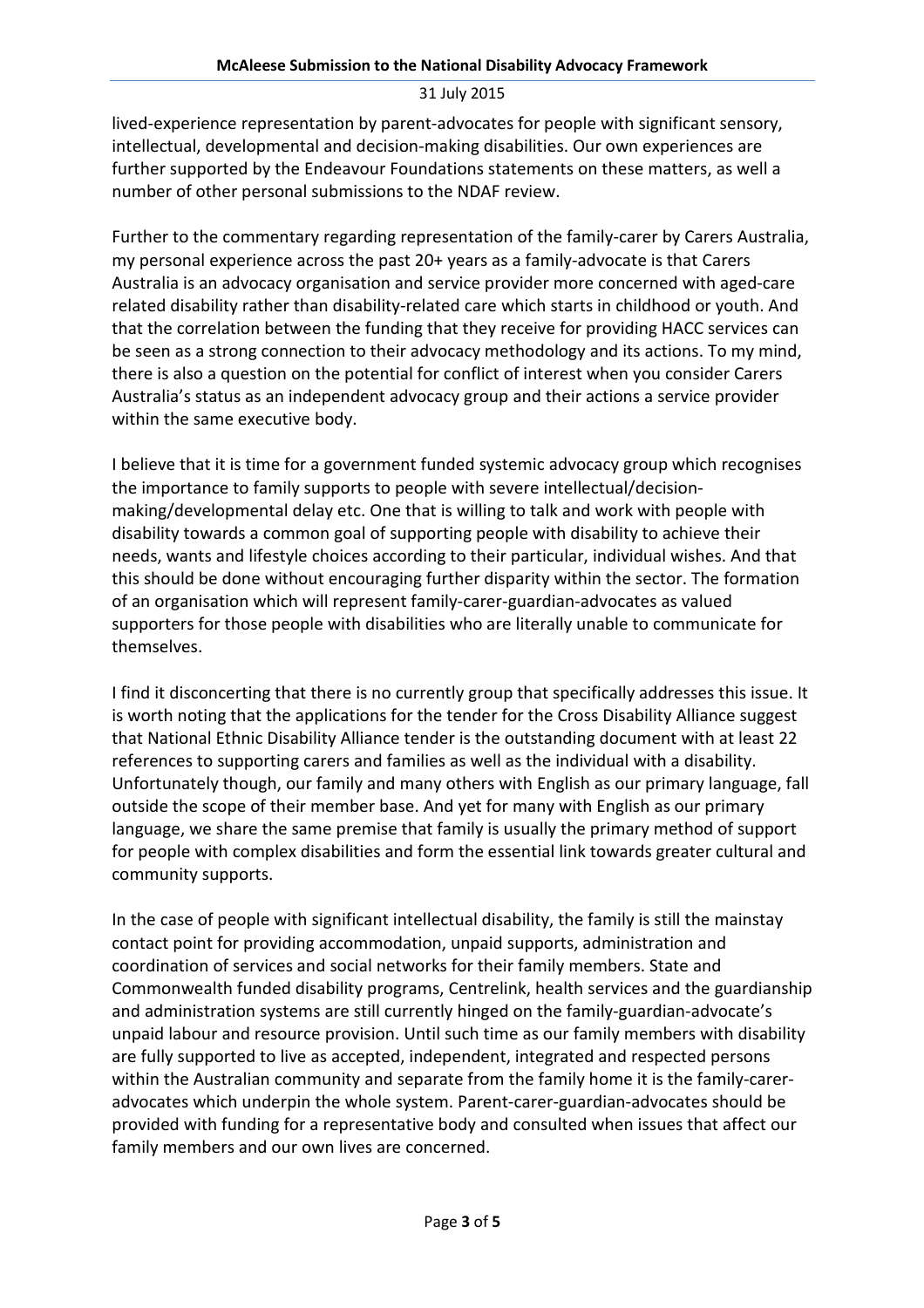## 1) Do you believe the current Framework encompasses your vision of advocacy in the NDIS environment? If not, what changes are required?

The principal of supporting people with disability to communicate self-advocacy is important. For those able to articulate their requirements in whatever format is suitable for them should be provided with the supports they need to address those needs. I believe that capacity building for those people with disabilities is also desirable.

However, there are a large proportion of people with severe intellectual/decisionmaking/developmental delay who can only make their needs know via their family advocates. The need for individual and systemic advocacy for people with significant complex disabilities and their families must be addressed. There needs to be acknowledgement of the role of family-advocate in providing a voice for their family member and individual and systemic advocacy and capacity building services to advance and support family-advocates to be an appropriate support for their family member with complex disability and publicly acknowledged as a voice for their family members.

Advocacy and capacity building services should be independent of the NDIS and made free for people with disabilities and family-advocates representing family members with disability. The formation of a government funded advocacy service which will promote services for family-advocacy to support the unique needs of complex disabilities over the age of 25 years would go a long way towards this currently unrepresented section of the disability community.

## 2) Are the principles of the Framework appropriate for guiding the delivery of advocacy for people with disability in a changing disability environment, including in the context of the NDIS? If not, what changes are required?

The NDIS is providing a platform of individual and cultural change within the disability sector for people with disabilities. Recent personal experience notes that legal responses with regards to people with significant complex disabilities including intellectual disability is moving towards an integrated approach. Guardianship and administrative changes are already adjusting. We have recently been informed that general formal guardianship is now the preferred arrangement for those expected to be supported by the NDIS in the future rather than informal guardianship that was considered the preferred approach when we initially applied in 2012.

Increasingly, the move seems to be away from family-advocate-guardianship. However, before that can occur there needs to be education and supports for families who have a family member with significant complex issues to be provided with introduction to the appropriate advocacies and supported to access legal systems during various transitions which occur through significant life stages.

At the moment, many family-advocates 'drift' into taking on an informal administrative role with banks and Centrelink payments without recourse to Administrative or guardianship orders even though the family member with a disability is over the age of 18 years physically but not developmentally. It is not until something unforeseen happens that there is sudden